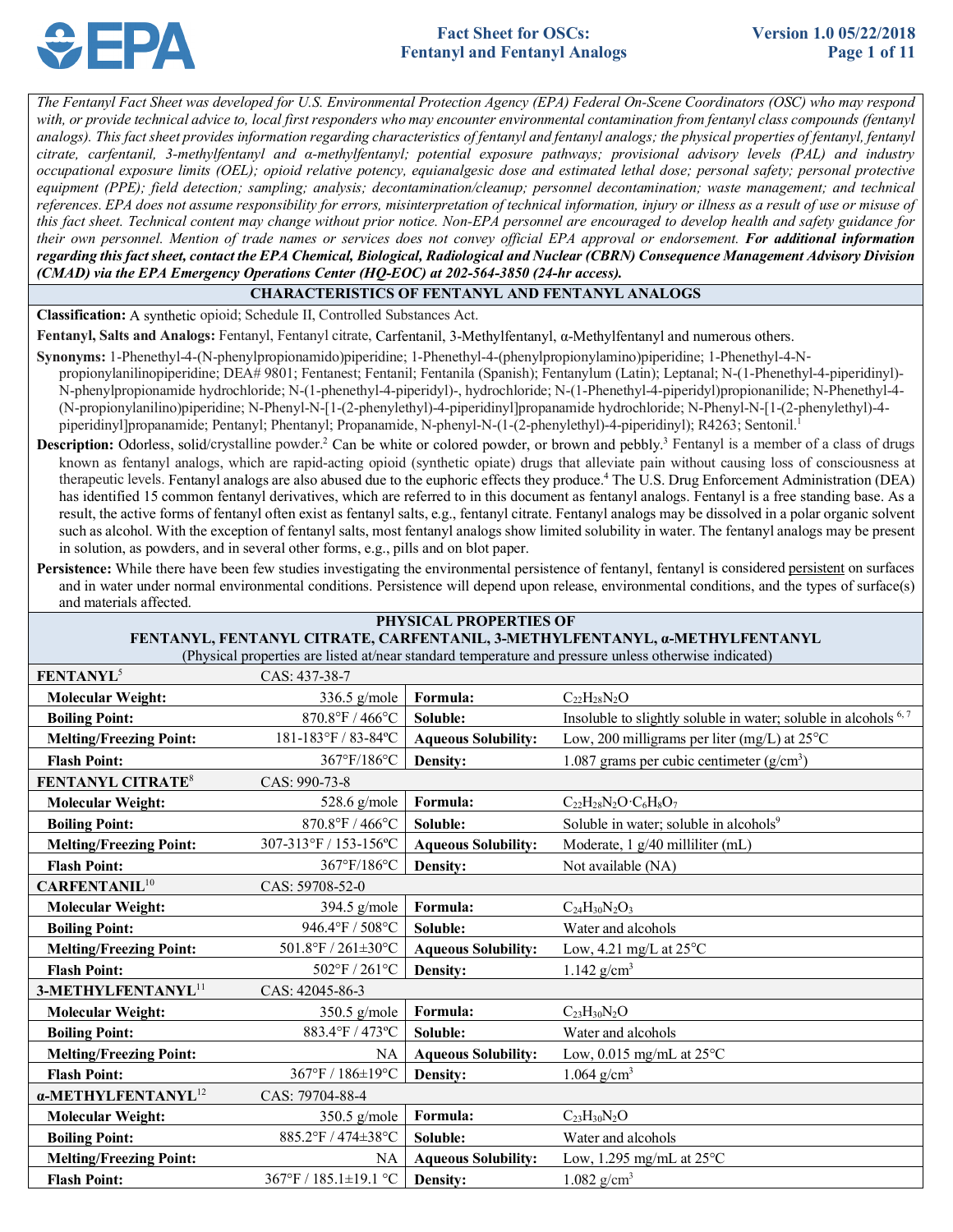

### **POTENTIAL EXPOSURE PATHWAYS**

 **Exposures by incidental ingestion and inhalation are most probable; however, other exposure routes should be considered.** 

- • **Illicit Drugs:** Illicit drug operations present multiple exposure pathways. Responders may encounter packaged powder, loose powder, pill mills, aqueous liquids and hardened (described as concrete-like) fentanyl analogs. Bulk fentanyl is mixed with other narcotics because it is a cheap filler material.<sup>13</sup> Makeshift laboratories are found in apartments, houses, garages and storage facilities. These operations are known as cutting houses, and are commonly associated with heroin. As a result, responders should assume that heroin repackaging operations have fentanyl analogs present. Due to fentanyl's much higher potency as compared to heroin, extra care must be taken to eliminate/limit any inhalation or dermal contact with fentanyl. Illicitly synthesized fentanyl analogs are referred to as non-pharmaceutical fentanyls (NPF).<sup>14</sup> Responders may also find other chemicals including: N-bomb (glitter) LSD; U4770; 4-chloro-N-[1-[2-(4-nitrophenyl)ethyl]-2-piperidinylidene]-benzenesulfonamide (referred to as W-18); propionyl chloride; sodium borohydride; 4-piperidone hydrochloride; phenethyl bromide; phenethyl tosylate; and N-phenethyl-4-piperidone (NPP) or 4-anilino-N-phenethyl-4-piperidine (ANPP). NPP and ANPP are immediate precursors of fentanyl. The DEA restricts the purchase of NPP and is expected to do the same with ANPP. W-18 is used as a substitute for fentanyl or mixed with batches of fentanyl.<sup>15</sup> Responders should plan for the possible presence of these compounds when responding to incidents in illicit fentanyl manufacturing labs.
- • **Open Areas:** While fentanyl is a solid powder at room temperature, it poses an inhalation or incidental ingestion exposure threat if sufficient powder becomes airborne. Fentanyl can also be dissolved in solvents and fentanyl citrate is soluble in water, which allows exposure in aerosol form. The literature indicates that police officers showed symptoms of opiate exposure after police activities created fentanyl dust/aerosol or when they worked in dusty areas.
- • **Water/Water Systems:** Fentanyl in liquid solution creates a possible dermal exposure pathway and is commonly used in many medicinal forms of fentanyl. Literature reviews indicate that aqueous fentanyl may be found as an illicit drug in intravenous form, nasal sprays, eye drops, and vape pen liquids. While fentanyl could enter natural waters or a water system, neither is a likely exposure pathway.
- Indoor Facility: Fentanyl could potentially be dispersed as solid particulates or liquid spray (aerosol) inside a building or facility; HVAC systems may be affected. Fentanyl particulates are heavier (less buoyant) than air and will accumulate on lower levels and in utility corridors and/or deposit on surfaces inside a building.
- **Food:** While food is an unlikely exposure pathway, fentanyl can be released as a fine dust or aerosol that may contaminate food.
- Other: Fentanyl is sold commercially under several brand names and in various forms: lozenge (Actiq®); under the tongue (sublingual) tablet (Abstral®); a film applied to the inner lining of the cheek or lip (Onsolis®); a tablet that goes between the gum and cheek (Fentora®); nasal spray (Lazanda®); sublingual spray (Subsys®); and a transdermal skin patch (Duragesic®).<sup>16</sup> Use caution when handling these items because accidental exposures have occurred. These products may also be found at illicit drug operations where users cut up the patches to smoke, squeeze the fentanyl out of them, or crush them for illicit pill manufacturing operations.

### **PROVISIONAL ADVISORY LEVELS (PAL)**<sup>17</sup>**& INDUSTRY OCCUPATIONAL EXPOSURE LIMITS (OEL)**

 *Advisory: Inhalation, dermal, and ocular exposure guidelines (IDLH, AEGLs, TLVs)\* have not been established for fentanyl and fentanyl analogs. listed below. The OELs have not been vetted by the appropriate regulatory agencies and are subject to change without notice as new data become Until appropriate Occupational Safety and Health Administration (OSHA) / National Institute of Occupational Safety and Health (NIOSH) exposure limits are developed, this fact sheet recommends that safety officers use alternative exposure values, such as the PALs\*\* and industry derived OELs available. Please use with caution. Note: Dermal occupational exposure limits have not been established; however, skin contact is a potential exposure route based on limited dermal absorption rate data.* <sup>18, 19, 20, 21</sup>

| <b>Fentanyl: Inhalation</b>                                        |        | <b>Fentanyl: Ingestion</b>                   | mg/L  |
|--------------------------------------------------------------------|--------|----------------------------------------------|-------|
| 24 Hour (≤ 24-hr exposure) PAL 2                                   | 0.0037 | 24 Hour PAL 1                                | 0.03  |
| (serious, possibly irreversible health effects)                    |        | (mild, transient, reversible health effects) |       |
| 24 Hour PAL 3 (lethal effects)                                     | 0.011  | 24 Hour PAL 2                                | 0.23  |
| Industry OEL 8-hr TWA <sup>22</sup>                                | 0.1    | 30 Day (>24 hr, ≤30 days) PAL 1              | 0.03  |
|                                                                    |        | 30 Day PAL 2                                 | 0.23  |
|                                                                    |        | 90 Day (>30 days, ≤90 days) PAL 1            | 0.03  |
|                                                                    |        | 90 Day PAL 2                                 | 0.23  |
| <b>Fentanyl Citrate: Inhalation</b>                                |        | <b>Fentanyl Citrate: Ingestion</b>           | mg/L  |
| USP Short-Term Exposure Limit $(15 \text{ min})^{23}$              |        | Effect levels do not exist                   | NA.   |
| Mallinckrodt Short-Term Exposure Guidelines (15 min) <sup>24</sup> | 2.0    |                                              |       |
| USP 8-hr TWA                                                       | 0.1    |                                              |       |
| Mallinckrodt Occupational Exposure Guideline: 8-hr TWA             | 0.7    |                                              |       |
| <b>Carfentanil: Inhalation</b><br>$\mu$ g/m <sup>3</sup>           |        | <b>Carfentanil: Ingestion</b>                | mg/L  |
| Cambrex, Inc. OEL 8-hr TWA <sup>25</sup>                           |        | 24 Hour PAL 2                                | 0.007 |
|                                                                    |        | 24 Hour PAL 3                                | 1.1   |
| 3-Methylfentanyl: Inhalation                                       |        | 3-Methylfentanyl: Ingestion                  | mg/L  |
| Effect levels do not exist                                         | NA     | 24 Hour PAL 2                                | 0.007 |
|                                                                    |        | 24 Hour PAL 3                                | 1.1   |
| $\mu$ g/m <sup>3</sup><br>a-Methylfentanyl: Inhalation             |        | a-Methylfentanyl: Ingestion                  | mg/L  |
| Effect levels do not exist                                         |        | 24 Hour PAL 2                                | 0.007 |
|                                                                    |        | 24 Hour PAL 3                                | 1.1   |

\* IDLH: immediately dangerous to life or health; AEGL: acute exposure guideline level; TLV: threshold limit value

\*\* PALs: Please see EPA's technical brief for more information on PALs limitations and usage: https://cfpub.epa.gov/si/si\_public\_file\_download.cfm?p\_download\_id=531760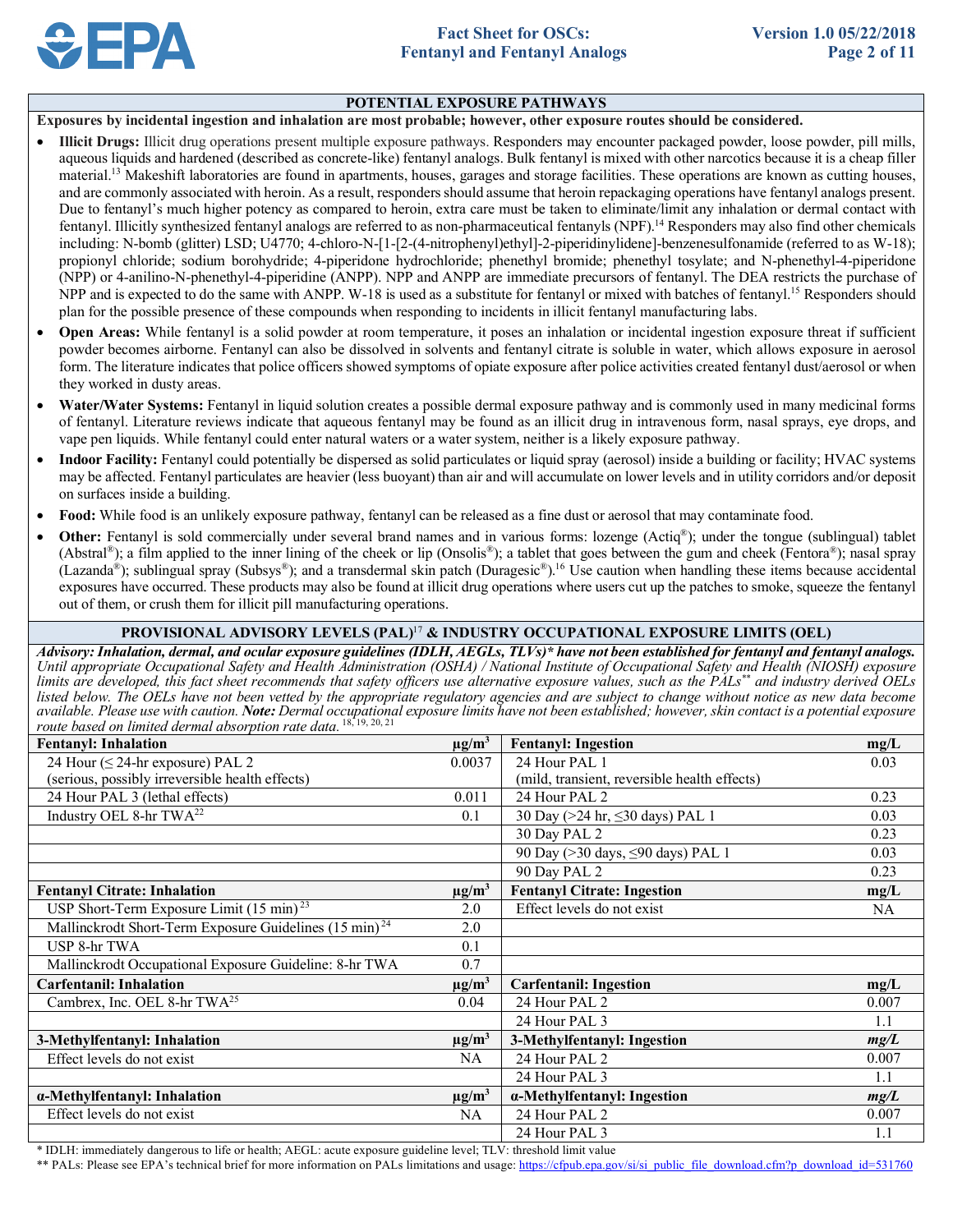

| Compound                                                                                                                                                                                                                                                                                                                                                                                                                                                                                                                                                                         | <b>Approximate Relative Potency</b><br><b>Compared with Morphine</b> | <b>Effective Dose</b><br>(analgesia, pain relief) Adult | <b>Estimated Fatal Dose</b><br>in Naïve** Adult         |  |  |  |
|----------------------------------------------------------------------------------------------------------------------------------------------------------------------------------------------------------------------------------------------------------------------------------------------------------------------------------------------------------------------------------------------------------------------------------------------------------------------------------------------------------------------------------------------------------------------------------|----------------------------------------------------------------------|---------------------------------------------------------|---------------------------------------------------------|--|--|--|
| Morphine                                                                                                                                                                                                                                                                                                                                                                                                                                                                                                                                                                         |                                                                      | $10 \text{ mg}$                                         | $200 \text{ mg}$                                        |  |  |  |
| Heroin                                                                                                                                                                                                                                                                                                                                                                                                                                                                                                                                                                           |                                                                      | $5 \text{ mg}^*$                                        | Not established in naïve adults                         |  |  |  |
| Fentanyl                                                                                                                                                                                                                                                                                                                                                                                                                                                                                                                                                                         | 50 to 100                                                            | $0.1 \text{ to } 0.2 \text{ mg}$                        | $2 \text{ mg}$                                          |  |  |  |
| Carfentanil                                                                                                                                                                                                                                                                                                                                                                                                                                                                                                                                                                      | 10.000                                                               | $0.002$ mg (estimated)                                  | Not established but lower than fatal dose for fentanyl. |  |  |  |
| Note: The information above is based on intravenous administration of the opioid. Absorption and biological efficacy by inhalation is similar but the<br>opioid generally has slightly decreased potency by inhalation relative to the intravenous route of administration.<br>Heroin does not have a clinical use.<br>∗<br>** Naïve indicates an individual who does not use that drug or a drug with a similar mode of action. Since heroin users are typically not naïve<br>users and there is no clinical use of heroin, there is no established fatal dose in naïve adults. |                                                                      |                                                         |                                                         |  |  |  |
| <b>PERSONAL SAFETY</b>                                                                                                                                                                                                                                                                                                                                                                                                                                                                                                                                                           |                                                                      |                                                         |                                                         |  |  |  |
| Note: If you have questions about fentanyl signs and symptoms, please contact the Poison Control Center at 1-800-222-1222.                                                                                                                                                                                                                                                                                                                                                                                                                                                       |                                                                      |                                                         |                                                         |  |  |  |
| • General: The Department of Transportation (DOT) Emergency Response Guide (ERG) recommends the following safety information for fentanyl<br>and fentanyl analogs. <sup>29</sup> Chemical Dangers: Hazardous polymerization will not occur. Explosion Hazards: Not established/determined. Fire<br>records and the state of the state of the state of the state of the state of the state of the state of the state of the state of the state of the state of the state of the state of the state of the state of the state of th                                                |                                                                      |                                                         |                                                         |  |  |  |

**OPIOID RELATIVE POTENCY, EQUIANALGESIC DOSE, ESTIMATED LETHAL DOSE** 26, 27, 28

- Fighting Information: Burning may produce carbon monoxide, carbon dioxide and nitrogen oxides. Initial Isolation and Protective Action Distances: If a large quantity of fentanyl is involved in a fire, isolate the area for 0.5 mi (800 m) in all directions; also consider initial evacuations for 0.5 mi (800 m) in all directions. This agent is not included in the DOT ERG 2016 Table of Initial Isolation and Protective Action Distances. The DOT ERG 2016 Guides section (orange-bordered pages) includes public safety recommendations to isolate a fentanyl (Guide 111) spill or leak area immediately for at least 330 ft (100 m) in all directions.
- • **Medical**: Within 5 minutes of intranasal exposure, individuals show effects from fentanyl analogs. Prior exposure to fentanyl analogs can be assessed by measuring the urinary metabolite (breakdown product) norfentanyl.<sup>30</sup> Patients/victims exhibiting significantly reduced respiratory function (respiratory depression), recurrent sedation, or any other complicating factors of opioid toxicity should be admitted to the hospital for a minimum of 12 to 24 hours of observation. Heart and respiratory function should be monitored, and the patients/victims should be evaluated for low blood pressure (hypotension), abnormal heart rhythms (dysrhythmias), and reduced respiratory function (respiratory depression). Accumulation of fluid in the lungs (pulmonary edema) is a common after-effect (sequela) and patients/victims should be monitored and treated accordingly.
- • **First Aid**: Treatment consists of administration of the antidote naloxone (see below) and aggressive support of respiratory function. Because the depression of breathing caused by opioids can last longer than the action of the antidote, further treatment in a hospital is required.
- • **Antidote:** Naloxone blocks or reverses the effects of opioid medication, including extreme drowsiness, slowed breathing, or loss of consciousness. It has been recommended for treatment of opioid overdose in doses of 0.4 to 2.0 mg and is commonly given intravenously. The onset of effect following intravenous naloxone administration is 1 to 3 minutes; maximal effect is observed within 5 to 10 minutes. Doses may be repeated as  needed to maintain effect.31 **Fentanyl and its analogs may require multiple administrations of naloxone** to minimize fatalities in the event of an overdose. Administration of naloxone may also reverse chest wall rigidity known as "wooden chest syndrome."<sup>32</sup> NARCAN® (naloxone HCl) Nasal Spray is the first and only FDA-approved nasal form of naloxone for the emergency treatment of a known or suspected opioid overdose.<sup>33</sup>  **DEA recommends that** r**esponders have portable NARCAN® kits with them and be trained in their administration**. 34 In addition, first responders in British Columbia are placing antidote kits at the building entrances so personnel can access them quickly if potential exposure occurs. 35, 36, 37
- Eye:<sup>38</sup> Immediately remove the patient/victim from the source of exposure. Immediately wash eyes with large amounts of tepid water for at least 15 minutes. Seek medical attention immediately.
- **Ingestion:**<sup>39</sup> Immediately remove the patient/victim from the source of exposure. Ensure that the patient/victim has an unobstructed airway. Do not induce vomiting (emesis). Administer naloxone under physician's direction or by following applicable EMS protocol. Administer charcoal slurry (240 mL water/30 g charcoal). Usual dose: 25-100 g in adults/adolescents, 25-50 g in children 1-12 years old, and 1 g/kg in infants less than one year old. Seek medical attention immediately.<sup>40</sup>
- • **Inhalation:**41 Immediately remove the patient/victim from the source of exposure, evaluate respiratory function and pulse, and ensure that the patient/victim has an unobstructed airway. If shortness of breath occurs or breathing is difficult (dyspnea), administer oxygen. Assist ventilation as required and always use a barrier or bag-valve-mask device. If breathing has ceased, provide artificial respiration using a barrier or bag-valve- mask device. Monitor the patient/victim for signs of whole-body (systemic) effects and administer symptomatic treatment as necessary. If signs of whole-body (systemic) poisoning appear, see Ingestion in this section for treatment recommendations. Seek medical attention immediately.
- Skin:<sup>42</sup> Immediately remove the patient/victim from the source of exposure. **Do not use hand sanitizers**; they may contain alcohol which may increase fentanyl absorption.43 Wash with copious amounts of water and soap. See Personnel Decontamination/Individual Decontamination section for more information. Monitor the patient/victim for signs of whole-body (systemic) effects. If signs of whole body (systemic) poisoning appear, see Ingestion in this section for treatment recommendations. Seek medical attention immediately.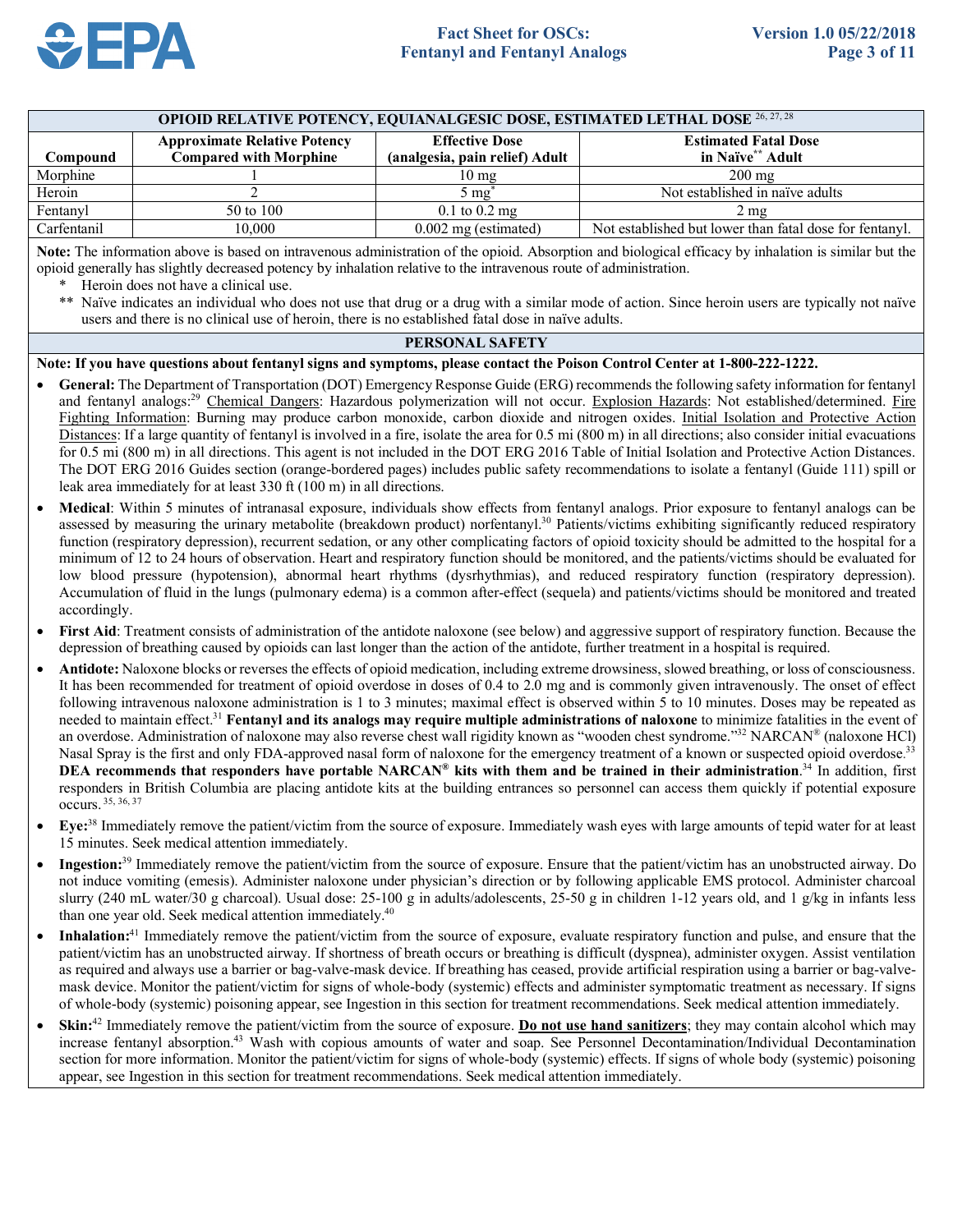### **PERSONAL PROTECTIVE EQUIPMENT (PPE)**<sup>44</sup>

 *Advisory: NIOSH's guidance is intended for local responders who typically do not have access to the PPE that is readily available to EPA OSCs. The*  guidance below is intended for EPA OSCs who have the necessary PPE and training for Level A and Level B entries. Level A is preferred, but at a  *concentration and risks of exposure are known. For example, the decontamination (decon) of response personnel and equipment can typically be done safely using modified Level C when entry teams are in Level B. However, the use of a specific decon agent (e.g., peracetic acid or chlorine in a small unventilated space) may require responders to upgrade their level of personal protection. minimum, EPA recommends that all OSCs, EPA responders and others consider the use of modified Level B for all known fentanyl-related response activities. Modified Level C can be a secondary choice based on specific site conditions. In both cases, Levels B and C have been modified to include a taped or hooded chemical-resistant suit, with no exposed skin. Downgrading PPE levels should only be considered when the contaminant identity,*

 **General Information:** Appropriate controls, inhalation safeguards and PPE should be employed for dusts and particulates of fentanyl/fentanyl or Powered Air Purifying Respirators (PAPR); full-face masks; and protective clothing are recommended for use. Pre-incident training and exercises for site responses involving fentanyl analogs: analogs. Due to the more stringent fit factor, NIOSH-certified CBRN Self Contained Breathing Apparatus (SCBA), Air Purifying Respirators (APR) on the proper use of PPE are highly recommended. Per NIOSH guidance, the following PPE levels and recommended modifications should be used

Level A: OSHA and NIOSH recommend<sup>45</sup> the use of NIOSH-certified CBRN SCBA with a Level A protective suit when entering an area with an unknown contaminant or when entering an area where the concentration of the contaminant is unknown. Level A protection should be used until sampling results confirm the contaminant(s) and their concentration. NIOSH and DEA recommend Level A for the initial response where levels and exposure risks are unknown or the scene is grossly contaminated. Additionally, EPA guidance and policy indicate that responses to uncharacterized potentially dangerous environments require additional caution. Level A is also selected when response personnel are unable to fully characterize the conditions suitable for Levels B, C and  $D<sup>46</sup>$ 

 Select Level A when the concentration is unknown and when there is a potential for ocular or dermal exposure. While Level A provides the highest levels of inhalation and dermal protection, it is understood that this may not be feasible for many first responders and for all possible incidents where the identity, levels and exposure risks are unknown.

### **The typical Level A PPE ensemble includes:**

- o A NIOSH-certified CBRN full-facepiece (Assigned Protection Factor of 10,000) SCBA operated under positive pressure or a pressure-demand supplied air hose respirator with an auxiliary escape bottle.
- o A Totally-Encapsulating Chemical Protective (TECP) suit that provides protection against CBRN agents.
- o Chemical-resistant gloves (outer and inner).
- o Chemical-resistant boots with a steel toe and shank.
- o Coveralls, long underwear, a hard hat worn under the TECP suit, and chemical-resistant disposable boot covers worn over the chemical-resistant suit are optional items.
- **Level B:** NIOSH recommends Level B to provide the highest level of respiratory protection (SCBA) when a lesser level of skin protection is required. Select Level B when the concentration is unknown and dermal exposure is less of a risk. Level B differs from Level A in that it incorporates a non-encapsulating, splash-protective, chemical-resistant outer suit that provides protection against most liquids but is not airtight.

EPA recommends the modified Level B for most response activities to a known fentanyl release or entry into a confined indoor area with indication of likely opioid contamination, e.g., a laboratory or opiate/opioid handling area. This fact sheet recommends that the Level B PPE ensemble be modified to use a hooded chemical-resistant suit with **no exposed skin** (i.e., taped or encapsulated B) that provides additional dermal and ocular protection against fentanyl liquids, particulates and powders that can be aerosolized. As with Level A, it is understood that many first responders may not be able to field a team equipped with Level B PPE. Precautions must be taken and additional site information must be obtained to be able to downgrade from level B and use Level C safely at a fentanyl response.

### **The modified Level B PPE ensemble includes:**

- o A NIOSH-certified CBRN full-facepiece SCBA operated under positive pressure or a pressure-demand supplied air hose respirator with an auxiliary escape bottle.
- o A hooded chemical-resistant suit that provides protection against CBRN agents. Modified: Taped or encapsulated with no exposed skin.
- o Chemical-resistant gloves (outer and inner).
- o Chemical-resistant boots with a steel toe and shank.
- o Coveralls, long underwear, a hard hat worn over the chemical-resistant suit (if encapsulated, worn under), and chemical-resistant disposable boot covers worn over the chemical-resistant suit are optional items.
- Level C: NIOSH recommends Level C when the contaminant identity and concentration are known and the respiratory protection criteria for the use of APR or PAPR are met, i.e., no IDLH conditions and a normal oxygen level. Level C may be appropriate when decontaminating personnel or equipment. This fact sheet does not recommend Level C protection for entry activities for EPA personnel unless additional exposure information is available or site conditions dictate.

 Select Level C when the specific opioids and airborne levels are known. EPA recommends the use of a NIOSH-approved CBRN PAPR with a tight-fitting facepiece and a filter or a combination chemical cartridge/filter. The use of a tight-fitting, full-face PAPR provides a higher Assigned Protection Factor (1000) than an APR (50). Therefore, a tight-fitting full-face PAPR should be considered first. Although not preferred, a NIOSH- approved CBRN tight-fitting full-face APR with organic vapor/acid gas/P100 cartridges/canisters can be used if a PAPR is not available. The APR must be used in accordance with approved NIOSH criteria. Personnel should use a hooded chemical-resistant suit with no exposed skin (i.e., taped) that provides protection from CBRN agents or fentanyl liquids, particulates and powders. This fact sheet suggests that modified Level C would be the minimum PPE level for decontaminating first responders at a fentanyl-contaminated incident where the types and concentrations of the contaminants are known.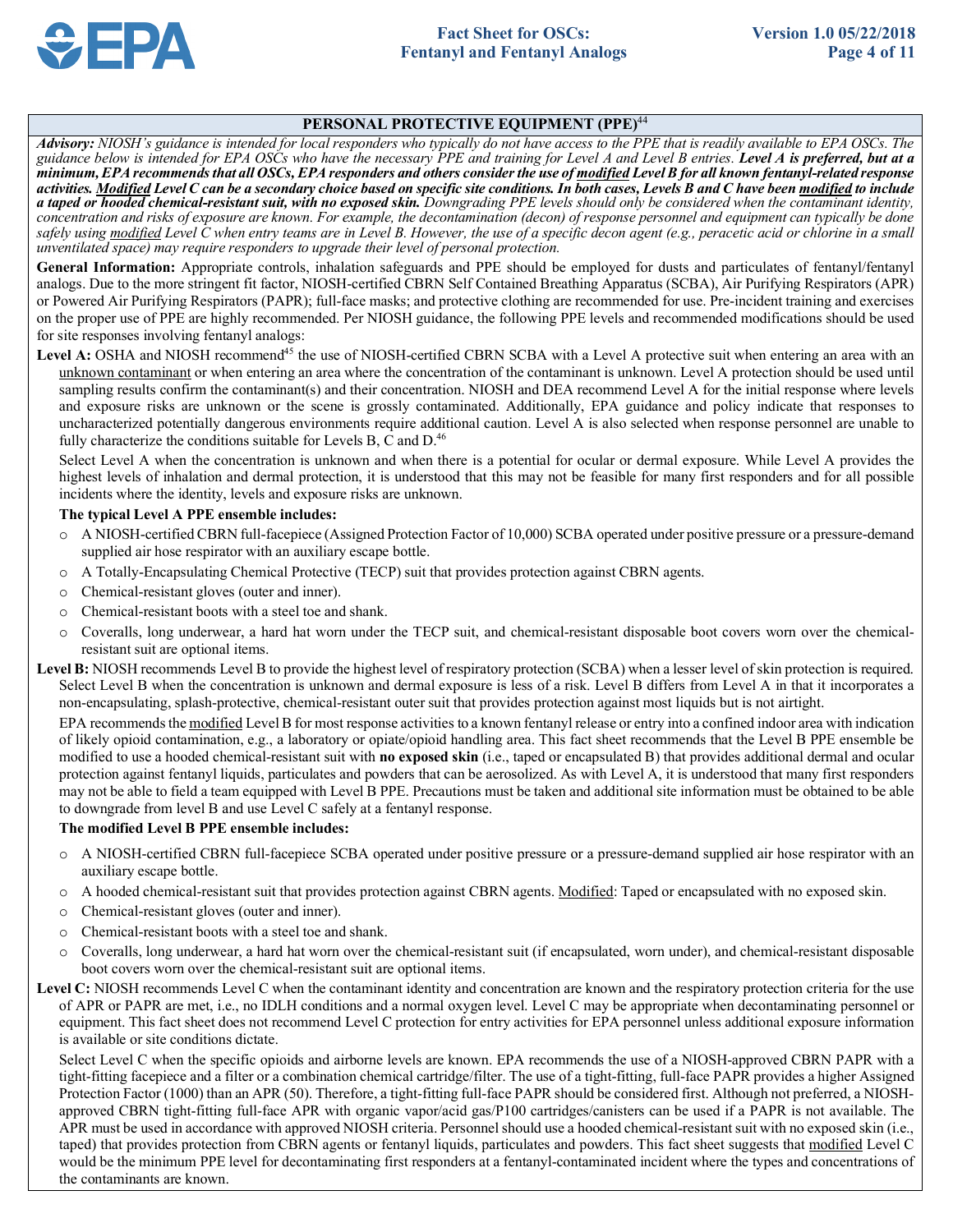

#### **The modified Level C PPE ensemble includes:**

- o A NIOSH-certified CBRN PAPR with a tight-fitting full facepiece, with P100 cartridges/canisters.
- o A hooded chemical-resistant suit that provides protection against CBRN agents. Modified**:** Taped or encapsulated with no exposed skin.
- o Chemical-resistant gloves (outer and inner).
- o Chemical-resistant boots with a steel toe and shank.
- o Escape mask, face shield, coveralls, long underwear, a hard hat worn over the chemical-resistant suit, and chemical-resistant disposable boot covers worn over the chemical-resistant suit are optional items.

Level D: NIOSH recommends Level D when the contaminant is known and the concentration is below any exposure guidelines for the stated duration times. For fentanyl work, Level D may be worn when the opioids are known and there is no likelihood of airborne or dermal exposure. Responders must continue to wear nitrile gloves or equivalent in an area where fentanyl or other opiates may have been handled. Additionally, coveralls and boots/shoes with a chemical-resistant steel toe and shank will be worn. First responders can further reduce the potential for dermal exposure by taping the wrists and ankles similar to the process used for Levels B and C above.

# **FIELD DETECTION**

 *Advisory***:** *The DEA discourages field testing of containers or bags that could possibly contain opioids, including fentanyl, because the opioids may become airborne when the containers/bags are opened.***<sup>47</sup> Field screening or sampling may be considered if an emergency responder is appropriately**  *outfitted as indicated in the PPE section in order to greatly minimize exposure. Response personnel should always use routine air monitoring [photoionization detector (PID), flame ionization detector (FID), and/or combustible gas indicator] for detection of volatile organic compounds that might be used in the illegal manufacture of drugs or other operations.* 

- • When appropriately dressed as indicated in the PPE section, response personnel may use field test kits to screen for fentanyl. Note that field test kits will only identify the compounds that are indicated in the test kit literature. Many fentanyl analogs will not be detected because they are newly developed, unregulated, and/or the field analytical methods are not designed to detect them. As a result, response personnel should proceed with caution because dangerous compounds or other fentanyl analogs may be present in the samples*. Available law enforcement test kits include, but are not limited to***:** 
	- o **NARK® II Fentanyl Reagent.** The NARK II Fentanyl Reagent is designed to presumptively identify some fentanyl compounds and heroin. Each test pouch contains one or more chemical reagents. When a predictable color or series of colors occurs within a specific testing sequence, a positive confirmation may be presumed. A forensic laboratory is required to qualitatively identify an unknown substance. **The NARK II Reagent is only sold to law enforcement.** The fentanyl reagent kit and other kits for specific opiates/opioids are available at: http://www.sirchie.com/nark20033-fentanyl-reagent.html#.WJDFndfyt0w.<sup>48</sup>
	- o **NARK® Fentanyl/Heroin Patrol Kit.** The NARK Fentanyl/Heroin Patrol Kit contains the appropriate PPE and Fentanyl II Reagent**.** It is available at: http://sirchie.armorgt.com/product/nark-fentanylheroin-patrol-kit/.<sup>49</sup>
- • **Particulate Monitoring**. Due to the potency of fentanyl analogs and lack of specificity and inadequate sensitivity, real-time particulate monitoring for fentanyl analogs is not useful and may cause responders to reach an incorrect conclusion.

### **SAMPLING**

 **Note: The Sampling section contains general guidelines and does not replace the need for a site-specific sampling plan. Because fentanyl is a solid, particulate air sampling and surface wipes may be necessary to achieve many sampling goals. For specific sampling questions, contact the Environmental Response Laboratory Network (ERLN) laboratory analyzing the fentanyl-contaminated environmental samples (non- clinical) through the EPA/HQ-EOC at 202-564-3850**. **Sampling and analysis methods for fentanyl and other environmental contaminants can be queried using the EPA National Homeland Security Research Center (NHSRC)** *Standard Analytical Methods for Environmental Remediation and Recovery* **(SAM) online methods database at** https://www.epa.gov/homeland-security-research/sam.

- Sample Locations and Planning: Sample planning for fentanyl is similar to other illicit drugs.<sup>50</sup> Initially consider air sampling to characterize airborne opioids and to determine if there is a plume, which could affect other areas. Characterization sampling is initiated by targeted or judgmental sampling to identify hot spots, potential agent flow paths, and media or objects potentially acting as a sink. Biased or random sampling can be used to determine the extent of potential contamination or to verify the efficacy of decon. Statistical approaches may be required in the clearance phase.
- **Sampling Concerns: Note: The laboratory conducting the analysis must be accredited and meet the requirements of the International Organization for Standardization (ISO) / International Electrotechnical Commission (IEC) 17025:2005 or current edition.** Detection, analysis, sampling equipment and procedures are site-specific and depend on: (1) physical state of the agent; (2) type of surface contaminated (e.g., porous vs. non-porous); (3) purpose of sampling (e.g., characterization, decon efficacy and clearance); and (4) specific laboratory requirements. Bulk wipe and environmental wipes can be analyzed at laboratories that are American National Standards Institute-American Society for Quality (ANSI-ASQ) accredited. Many of these laboratories are state and municipal laboratories. These laboratories meet the requirements of ISO/IEC 17025:2005, General Requirements for the Competence of Testing and Calibration Laboratories. The accreditation body can be contacted at http://www.ascld-lab.org/accredited-laboratory-index/. To generate a list of accredited laboratories, go to http://search.anab.org/. In the General section of the search page, select your state from the drop-down, and change the Status to "Active." In the Scopes of Accreditation section, select "Drug Chemistry" under Forensic Testing Labs and "Any" under Field Sampling and Measurement. Click the Search Now button. Additional assistance with identification of laboratories can be requested through the Forensics Department at the American Society of Crime Laboratory Directors/Laboratory Accreditation Board (ASCLD/LAB) at 919-773-2600.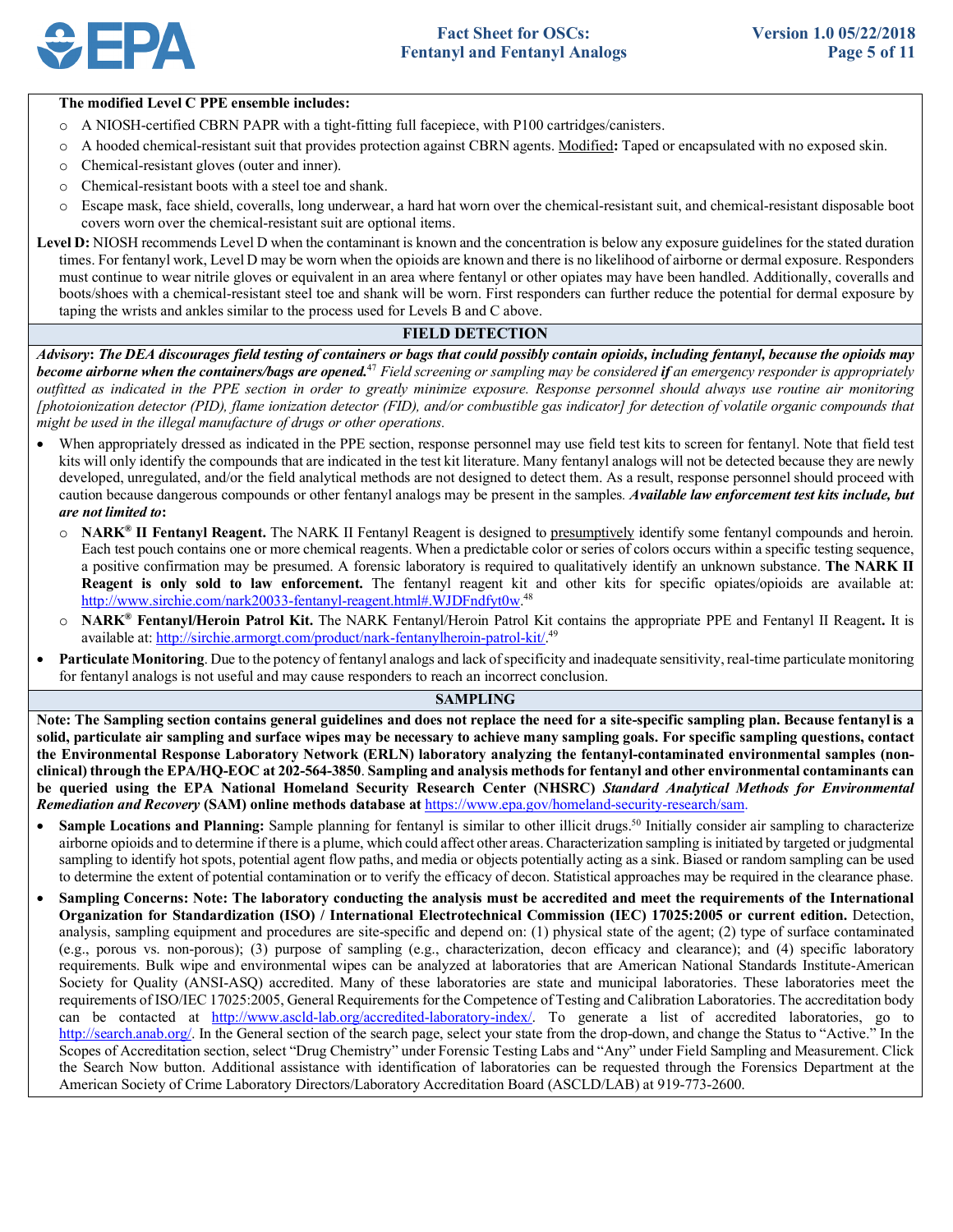

 • **Packaging and Shipping Samples: At the current time, no shipping of fentanyl or fentanyl analogs will be done without assistance from state police. In most cases, samples and likely-contaminated items will be hand carried to the laboratory for analysis.** The following proper DOT shipping descriptions should be applied to container labels (markings) and shipping documents: UN2811 Toxic Solid, Organic, N.O.S. II (Propanamide, N-phenyl-N-[1, (2-phenylethyl-4-piperomdonyl]-); UN2810 Toxic Liquid, Organic, N.O.S. II (Propanamide, N-phenyl-N-[1,(2- phenylethyl-4-piperomdonyl]-). Contact the laboratory receiving the sample to determine any additional packaging, shipping or labeling requirements. The packaging and shipping of samples is subject to strict regulations established by DOT, the Centers for Disease Control and Prevention (CDC), United States Postal Service, OSHA, and International Air Transport Association (IATA). These regulations can differ from state to state. Detailed state regulations can be found at www.envcap.org.

# • **Types of Samples:**

- o **Packaged Material: If at all possible, do not take field samples of packaged materials if fentanyl and fentanyl analogs are suspected**. Opening a package could suspend the powder and cause exposure. If an emergency responder is appropriately outfitted as indicated in the PPE section to eliminate or greatly minimize inhalation, skin, eye, and incidental ingestion exposure, field screening or sampling may be considered. Submit the material directly to the laboratory for analysis and clearly indicate on the submission paperwork that the item is suspected of containing fentanyl. This will alert laboratory personnel to take the necessary safety precautions during the handling, processing, analysis and storage of the material(s). Emergency response personnel should be aware that unadulterated fentanyl analogs may resemble cocaine or heroin powder. Fentanyl and fentanyl analogs can be mixed with other substances, which can alter their appearance. Therefore, wipe and particulate sampling may be more acceptable options.
- o **Particulate Samples:** Particulate sampling may be performed using procedures similar to those used at a lead site. For lab analysis, samples are collected on air filters at the breathing zone level  $({\sim}5 \text{ ft})$  to assess inhalation exposures. See EPA/625/R-96/010a, Compendium of Methods for the Determination of Inorganic Compounds in Ambient Air, for additional information. The preferred flow rate for air sampling is 2 L/min. For air sampling, the sampling medium may include either BEL2 (25 mm glass fiber filter, 3-piece cassette), IOM2 (25 mm inhalable dust specific to the air sampling medium used. Air samples can be analyzed by a UV/Vis detector or HPLC MS/MS. sampler with glass fiber filter, cutpoint is 100 microns) or TFE3A (25 mm-1 micron Teflon filter, 3-piece cassette). The analytical method is
- o **Wipe Samples:** Wipe sample collection and analysis should be done in a manner consistent with EPA Method 8290A, Appendix A (SW- 846), Procedure for the Collection, Handling, Analysis, and Reporting of Wipe Tests Performed within the Laboratory. For specific sampling instructions, also see NIOSH Method 9106, Appendix C, Methamphetamine and Illicit Drugs, Precursors and Adulterants on Wipes by Liquid- Liquid Extraction; or NIOSH Method 9109, Appendix C, Methamphetamine and Illicit Drugs, Precursors and Adulterants on Wipes by Solid Phase Extraction. Fentanyl is among the drugs of abuse referenced within NIOSH Method 9109. The method NAT-2003-05515 uses pre-rinsed Texwipe® TX714X alpha swabs for sampling surfaces, followed by LC/MS/MS for fentanyl analysis.
- o **Other Sample Matrices:** Contamination of the food supply chain, processing plants, agriculture, livestock and products using fentanyl is Food and Drug Administration). At present, there are no approved methods for collection of environmental samples in soil and water. EPA possible. Sampling of these matrices may be required, in cooperation with other federal agencies (e.g., U.S. Department of Agriculture, U.S. methods (SW-846) may be appropriate for determination of fentanyl in these matrices. See Analysis section below.

#### **ANALYSIS**

 **Note: The ERLN's Laboratory Compendium lists laboratories that will analyze fentanyl-contaminated environmental samples (non- clinical). Contact ERLN through the EPA/HQ-EOC at 202-564-3850 for selected analytical methods.**<sup>51</sup>

# **Wipes and Liquid Samples:**

- EPA (SW-846) Method 3520C: Continuous Liquid-Liquid Extraction<sup>52</sup> and Method 3535A: Solid-Phase Extraction.<sup>53</sup> Note: pH changes in the aqueous sample may lead to solubility issues which can manifest themselves in poor analytical performance.
- NIOSH Method 9106: Methamphetamine and Illicit Drugs, Precursors and Adulterants on Wipes by Liquid-Liquid Extraction, Issue 1.54 **Solid Samples:**
- EPA (SW-846) Method 3541: Automated Soxhlet Extraction<sup>55</sup> and Method 3545A: Pressurized Fluid Extraction.<sup>56</sup>
- NIOSH Method 9109: Methamphetamine and Illicit Drugs, Precursors and Adulterants on Wipes by Solid Phase Extraction.<sup>57</sup> **Other Methods:**
- EPA, Standardized Analytical Methods for Environmental Restoration Following Homeland Security Events, Revision 5, EPA/600/R-04/126E.<sup>58</sup>
- EPA, Detection of Illicit Drugs on Surfaces Using Direct Analysis in Real Time (DART)/Time-of-Flight Mass Spectrometry.59

# **DECONTAMINATION / CLEANUP**

 **Decon/Cleanup Planning:** Once site controls are in place, develop a site-specific decon/cleanup plan. Decon may require a tiered approach using a variety of techniques and products. Due to structural similarities among fentanyl compounds, decon/cleanup planning may be similar for different  **EPA HQ/EOC at 202-564-3850 (24-hr access) for further assistance.**  analogs. However, a universal approach to decon/cleanup should not be assumed given the proliferation of fentanyl compounds. **Please contact the** 

- • **General Considerations:** A cost vs. benefit evaluation should be undertaken for each decon strategy and approach, which considers: availability, the time the facility or item will be out of service, and any socio-economic, psychological and/or security impacts that may result. Large volumes of decon wastes may be generated, which will need to be collected, treated and disposed of properly. Waste handling and disposal must be addressed as early as possible in the decon and cleanup process (see Waste Management section). **Caution**: **Decontamination products may have their own unique safety/PPE requirements due to their corrosivity or toxicity or breakdown products created during use (e.g., use**  specialized equipment needs, public safety, total cost, impact on the facility, wastes generated, the corrosivity and toxicity of the decon products, **of hypochlorite results in chlorine vapors).**
- • **Disposal Option:** The urgency to quickly restore a facility may require the removal and disposal of contaminated materials. Certain materials may be resistant to decon formulations, or may be cheaper to discard and replace than to decon and restore.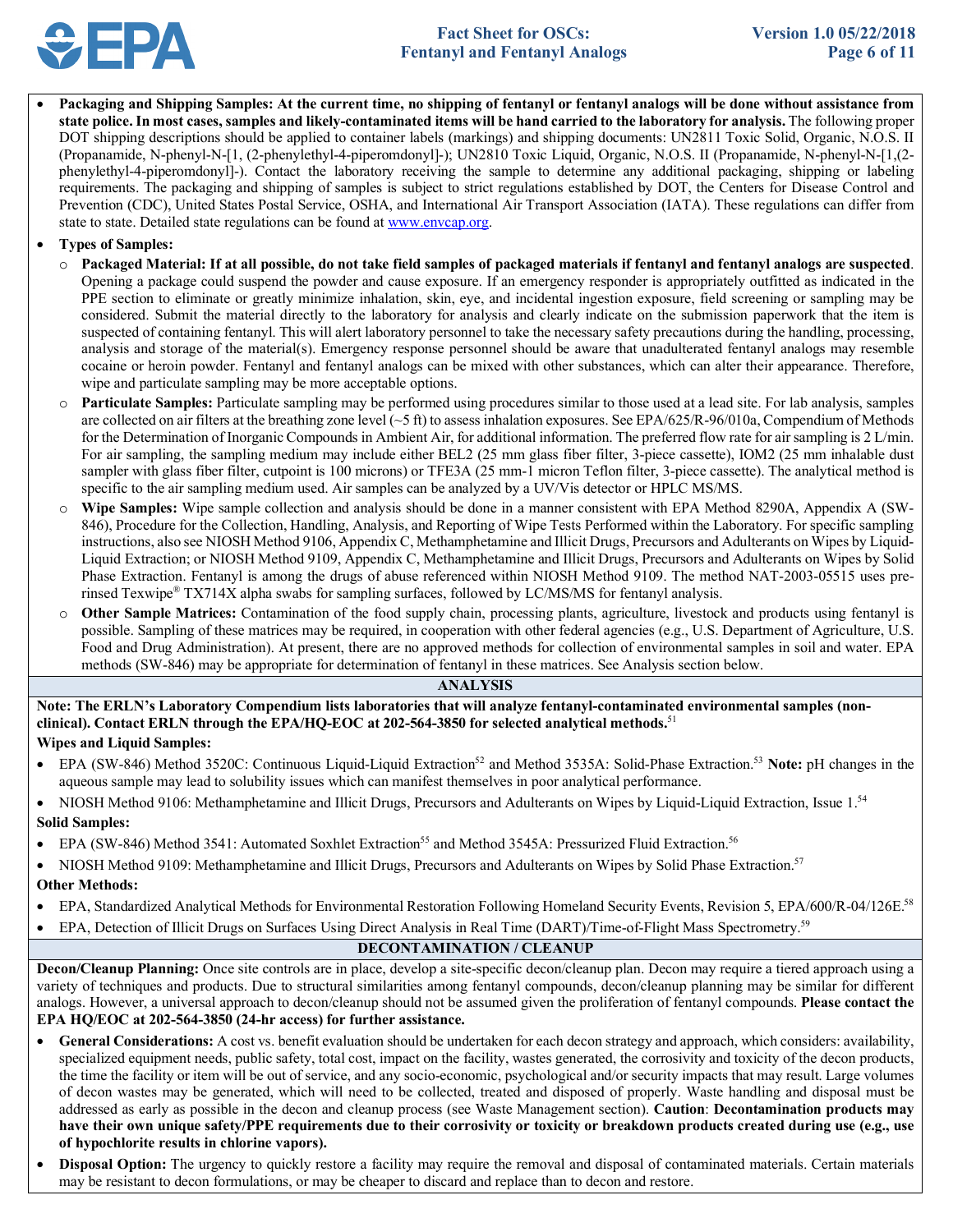

- Monitored Natural Attenuation: Not recommended. Fentanyl analogs do not evaporate or degrade appreciably over weeks to months under typical environmental conditions.
- • **Decon Strategy:** A decon strategy can be developed by designating areas based on: (1) visible presence of solid fentanyl analogs; (2) residual solid fentanyl analogs following initial removal; and (3) aqueous solutions containing fentanyl analogs. This strategy is based on the assumption may result in free base fentanyl that is less water-soluble and may require different approaches. Similarly, for fentanyl solutions a change in pH, whether intentional (e.g., mixing with buffer solutions) or coincidental (e.g., applying a decontamination solution), may result in changes in water of encountering fentanyl salts present in many pharmaceutical products. Alteration of the fentanyl analogs (e.g., cooking of the fentanyl product) solubility, thus altering the decon strategy.
	- o **Strategy for Removal of Solids:** The spread of solid (dust) fentanyl analogs can be minimized though the use of negative air machines (NAM) to control the air flow from a contaminated area. Bulk fentanyl analogs can be removed by carefully transferring solids into appropriate containers, with care taken to limit the generation of dust. The residue may be cleaned up by dry vacuuming with HEPA filtration. Water and detergent solutions are likely to physically remove fentanyl from hard, nonporous surfaces. However, the waste solution will contain fentanyl due to its stability in water under many environmental conditions. Cleaning porous surfaces with water and detergent solutions is also possible, but may potentially transfer fentanyl further into the porous material, making it more difficult to thoroughly decon. Most of the current response cleanup efforts rely only on physical removal of fentanyl from materials.
	- o **Strategy for Surface Decontamination:** Available literature related to the decontamination of contaminated surfaces is limited to degradation experiments for fentanyl conducted in aqueous solutions in controlled laboratory settings. Accordingly, these studies were not intended to address environmental cleanup and do not establish decon conditions such as application methods, contact times, or efficacy on various surface materials. Environmental decon studies would be needed to establish specific application conditions and methods. Solubility of fentanyl in solutions with pH greater than  $\sim$ 7, such as hypochlorite bleach, is greatly reduced. This lowered solubility may result in lessened effectiveness for fentanyl degradation and reaction rate. Literature indicates that fentanyl may be destroyed by oxidants, e.g., chlorine bleach buffered to pH  $\sim$ 5 and peracetic acid buffered to pH  $\sim$ 8. Peracetic acid-generating products (DF-200<sup>®</sup>) or peracetic acid-containing products (MINNCARE® Cold Sterilant, Oxonia Active®, Peridox RTU®, Dahlgren Decon) may be effective, but none of these products has been tested for use on fentanyl-contaminated surfaces and conditions to reach complete degradation are unknown at this time.<sup>60, 61</sup> Further, because of the importance of pH, it is necessary to ensure that the item/solution being decontaminated does not change the pH of the decontaminant to an incompatible value. Formulations should be chosen that do not allow the formation of potential toxic byproducts of fentanyl or reaction products of the underlying chemical process. Availability, cost and the need for specialized equipment may limit their use early in the response. Dirt, grime and other coatings can reduce the efficacy of decon. Pre-cleaning surfaces with soap and water may be needed before the application of decon formulations. However, the resulting rinsates from pre-cleaning may contain and spread toxic byproducts.
	- o **Strategy for Aqueous Solutions:** Fentanyl analogs may be removed from water by adsorption processes, although the adsorbent will be related to the pH, which will determine whether the analog is present as an ion (salt) or free base form.<sup>62</sup> Due to the decreasing solubility of fentanyl analogs above pH 7, pH may have to be adjusted to ensure analogs stay in solution and do not remain as solids, potentially complicating disposal. Lowering the pH of bleach solutions will lead to release of chlorine gas, requiring appropriate PPE. **Note:** The pH required to ensure solubility varies among fentanyl analogs but is usually pH 5 to 7.
	- o **Sensitive Equipment and Items:** For difficult-to-clean equipment thought to be contaminated with small amounts of fentanyl, options for consideration include flushing with soap and water. **Note:** While the residual aqueous solution may contain fentanyl analogs, which may be decontaminated as described above for aqueous solutions, the soap or detergent may change the pH significantly outside the range in which the fentanyl analogs are soluble.
- **Verification of Decon:** Site and situation specific.

# **PERSONNEL DECONTAMINATION**

**Decontamination Corridor:** The following are generic NIOSH recommendations to protect first responders:<sup>63</sup>

- • Position the decon corridors upwind and uphill of the hot zone (exclusion zone). The warm zone (contamination reduction zone) should include two decon corridors. One decon corridor is used to enter the warm zone and the other to exit the warm zone into the cold zone (support zone). The decon corridor for exiting should be upwind and uphill from the corridor used to enter.
- Decon area workers should wear appropriate PPE. See the PPE section for detailed information.
- • A solution of detergent and water (pH between 8 and 10.5) should be available for use in decon procedures. Soft brushes should be used to remove contamination from the PPE. Labeled, durable 6-mil polyethylene (PE) bags should be available for disposal of contaminated PPE.

 between 8 and 10.5 for the solutions to be effective against fentanyl. As such, first responders may need to change/modify PPE requirements due to the corrosive risk to both personnel and PPE. **Individual Decontamination:** Personnel must consider the corrosivity and toxicity of the solutions used to decontaminate personnel. pH should be

# • **Decontamination of first responder:**

- o Begin washing PPE using soap and water solution and a soft brush. Always move in a downward motion (from head to toe). Make sure to get into all areas, especially folds in the clothing. Wash and rinse (using cold or warm water) until the contaminant is thoroughly removed.
- o Remove SCBA but keep mask in place. Remove PPE by starting at the head and rolling downward. Remove mask.
- o Place all PPE in labeled durable 6-mil PE bags.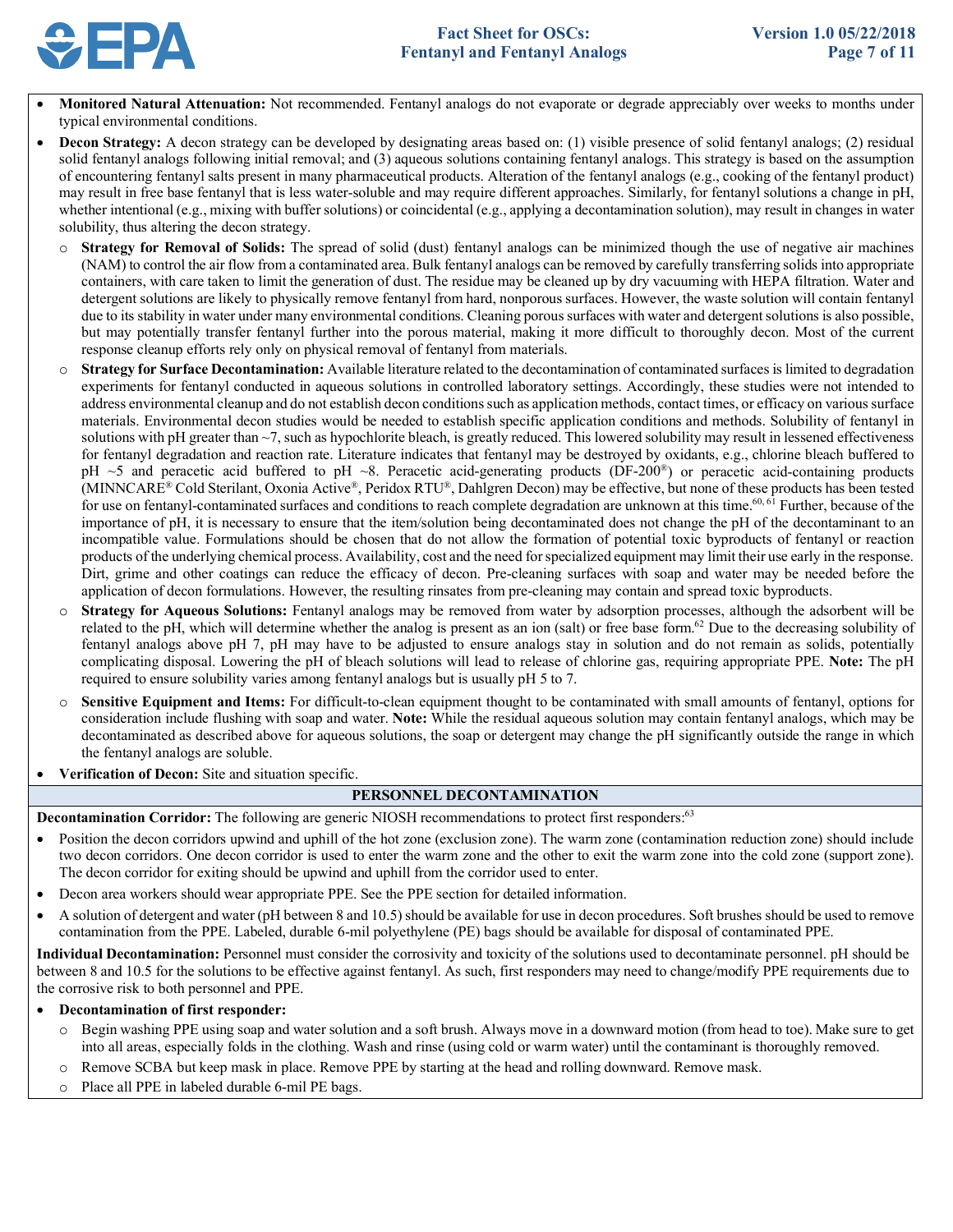

#### • **Decontamination of patient/victim:**

- o Remove the patient/victim from the contaminated area and into the decon corridor.
- o Remove all clothing (at least down to undergarments) and place the clothing in a labeled durable 6-mil PE bag. Thoroughly wash and rinse (using cold or warm water) the patient/victim's contaminated skin using a soap and water solution. Be careful not to break the patient/victim's skin during the decon process. Cover all open wounds.
- o Cover the patient/victim to prevent shock and loss of body heat.

### **WASTE MANAGEMENT**

 **Fentanyl and fentanyl analogs do not typically meet the definition of a Resource Conservation and Recovery Act (RCRA) hazardous waste per 40 CFR Part 261. However, the fentanyl analogs possess hazardous waste-like qualities, and EPA recommends that they be managed as hazardous waste when there is no longer a use for the material in a medical setting**. <sup>64</sup>**Fentanyl-containing materials may be disposed of by encapsulation, incineration, or inertization (mix with water, cement, limestone to eventually form a solid mass).**<sup>65</sup>, <sup>66</sup>

- • **Waste Management:** Under RCRA, fentanyl and fentanyl analogs are not listed as a hazardous process waste or a hazardous commercial chemical product and do not generally meet the definitions of a characteristic hazardous waste. EPA considers a waste to be hazardous: (1) if it exhibits the characteristics of ignitability, corrosivity, reactivity or toxicity as defined in 40 CFR Part 261 §261.21-261.24; (2) if it is specifically listed as a hazardous process waste (§261.21 and §261.32); or (3) if it is listed as a commercial chemical product that is discarded or spilled (§261.33). In certain situations, some fentanyl-containing materials may meet the definition of characteristic hazardous waste. For example, waste fentanyl sublingual spray meets the definition of an ignitable hazardous waste (D001) because it is prepared in alcohol. Knowledge of unique hazards presented by a waste can be used to determine if a waste is hazardous.
- DEA Regulations for Disposal of Controlled Substances: According to the DEA regulations at 21 CFR Part 1317,<sup>67</sup> assuming that fentanyl wastes are not the property of a DEA Registrant, all formulations of fentanyl should be rendered non-retrievable (permanently altered and rendered unavailable and unusable) to ensure acceptance by a licensed waste treatment storage and disposal facility (TSDF). A DEA Registrant is anyone (medical practitioner, optometrist, pharmacist, dentist, or veterinarian, etc.) who is assigned a registration number by DEA allowing them to prescribe/handle controlled substances.
- • **Solid Formulations:** Solid or powder formulations of fentanyl may be placed in a heavy-mil PE bag or chemical-resistant PE container. Fentanyl powder can be rendered non-retrievable with the addition of soapy water or light oil (with pH between 8 and 10.5). Use a sufficient volume of soapy water or light oil for the powder to be absorbed by the liquid. After the powder has been absorbed by the liquid, place the bag or container into a DOT-approved container for shipping to a DEA-registered TSDF for destruction.
- • **Liquid Formulations:** Liquid formulations of fentanyl may be rendered non-retrievable by the addition of kitty litter or sawdust to the liquid solution. Addition of sawdust or kitty litter should be accomplished in a chemical-resistant leak-proof container. The container must be placed in a DOT-approved outer package for transportation to a DEA-registered TSDF for destruction.
- • **DOT Shipping Descriptions:** Current resources on packaging, labeling and shipping are available at https://www.cdc.gov/niosh/ershdb/emergencyresponsecard\_29750022.html. Proper DOT shipping descriptions should be applied to container labels (markings) and shipping documents:
	- o UN2811 Toxic Solid, Organic, N.O.S. II (Propanamide, N-phenyl-N-[1, (2-phenylethyl-4-piperomdonyl]-)
	- o UN2810 Toxic Liquid, Organic, N.O.S. II (Propanamide, N-phenyl-N-[1,(2-phenylethyl-4-piperomdonyl]-)
	- • **Requirements:** Requirements for transporting hazardous materials and procedures for exemption are specified in https://www.fmcsa.dot.gov/regulations. EPA has developed a web-based Incident Waste Management Planning and Response Tool, which contains links to guidance related to waste transportation, contact information for potential treatment, disposal facilities, state regulatory offices, packaging guidance to minimize risk to workers, and guidance to minimize the potential for contaminating the treatment or disposal facility. **Note:** Access to this EPA tool requires pre-registration: http://www2.ergweb.com/bdrtool/login.asp.
- • **Caution:** Hazardous waste transportation and disposal is federally regulated; however, more stringent regulations may exist under state authority. These regulations differ from state to state. Detailed state regulations can be found at http://www.envcap.org.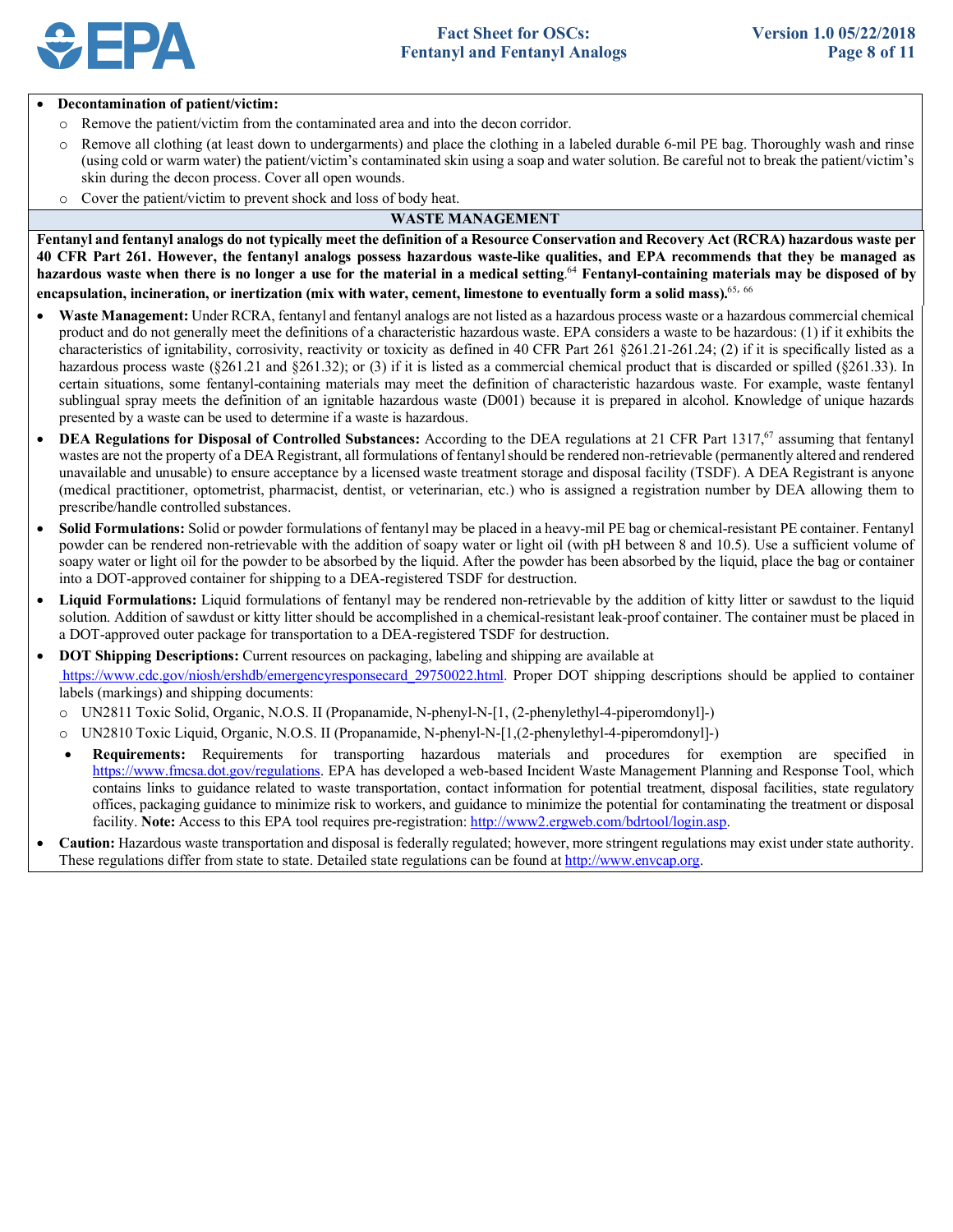

# **REFERENCES**

- <sup>1</sup> National Institute of Occupational Safety and Health (NIOSH). (2011a). Fentanyl: Incapacitating agent. Retrieved January 2017 from https://www.cdc.gov/niosh/ershdb/emergencyresponsecard\_29750022.html
- <sup>2</sup> Pharmacopedia. (2010). *Fentanyl citrate*. Retrieved June 2017 from http://www.pharmacopeia.cn/v29240/usp29nf24s0\_alpha-2-15.html
- 3 Justice Institute of British Columbia (JIBA). (2016). *Fentanyl safety for first responders*. Retrieved January 2017 from
- https://www.fentanylsafety.com/ 4 NIOSH. (2011b). *Fentanyl: Preventing occupational exposure to emergency responders*. Retrieved January 2017 from https://www.cdc.gov/niosh/topics/fentanyl/risk.html
- 5 ChemSrc. (2017a). *Fentanyl: Chemical and physical properties*. Retrieved January 2017 from http://www.chemsrc.com/en/cas/437-38- 7\_946469.html
- http://www.swgdrug.org/Monographs/FENTANYL.pdf  http://www.swgdrug.org/Monographs/FENTANYL.pdf 7 Mallinckrodt Pharmaceuticals. (2014). *Product specifications: Fentanyl alkaloid.* Retrieved January 2017 from 6 Scientific Working Group for the Analysis of Seized Drugs (SWGDrug). (2005). Fentanyl Monograph. Retrieved July 2017 from
- http://www2.mallinckrodt.com/WorkArea/DownloadAsset.aspx?id=2147491531
- 8\_1029986.html 8 ChemSrc. (2017b). *Fentanyl citrate: Chemical and physical properties*. Retrieved January 2017 from http://m.chemsrc.com/en/cas/990-73-
- 9 SWGDrug. (2005). Fentanyl Monograph.
- 10 ChemSrc. (2017c). *Carfentanyl: Chemical and physical properties*. Retrieved January 2017 from http://www.chemsrc.com/en/cas/59708-52- 0\_833019.html 11 ChemSrc. (2017d). *α-Methylfentanyl: Chemical and physical properties*. Retrieved January 2017 from http://www.chemsrc.com/en/cas/79704-
- 88-4\_91413.html 12 Mallinckrodt Pharmaceuticals. (2014). Spec Sheet. Fentanyl Alkaloid. Retrieved January 2017 from
- 
- http://www2.mallinckrodt.com/WorkArea/DownloadAsset.aspx?id=2147491531<br><sup>13</sup> DEA. (2016a). DEA warning to police and public: Fentanyl exposure kills. Retrieved January 2017 from https://www.dea.gov/divisions/hq/2016/hq061016.shtml
- https://www.dea.gov/divisions/hq/2016/hq061016.shtml 14 European Monitoring Centre for Drugs and Drug Addiction (EMCDDA). (2017). *Fentanyl drug profile*. Retrieved January 2017 from http://www.emcdda.europa.eu/publications/drug-profiles/fentanyl
- http://www.emcdda.europa.eu/publications/drug-profiles/fentanyl 15 Kroll, D. (2016, July). W-18 is not a super-potent designer opioid as originally believed. *Forbes*. Retrieved January 2017 from http://www.forbes.com/sites/davidkroll/2016/07/28/w-18-is-not-a-super-potent-designer-opioid-as-originally-believed/#4b84febf4121
- <sup>16</sup> DEA. (2016b). Fentanyl (Trade names: Actiq<sup>®</sup>, Fentora™, Duragesic<sup>®</sup>). Retrieved January 2017 from
- https://www.deadiversion.usdoj.gov/drug\_chem\_info/fentanyl.pdf 17 U.S. Environmental Protection Agency (EPA). (2017). *Provisional Advisory Levels*. Retrieved January 2017 from
- https://www.epa.gov/homeland-security-research/characterizing-contamination-and-assessing-exposure-risk-and-resilience#tab-3<br><sup>18</sup> Holmgaard, R., Benfeldt, E., Sørensen, J. A., & Nielsen, J. B. (2013). Chronological age aff in vitro. *Skin Pharmacology and Physiology, 26,* 155-159. Retrieved from itro https://www.researchgate.net/publication/237056194 Chronological Age Affects the Permeation of Fentanyl through Human Skin in v
- <sup>19</sup> Larsen, R. H., Nielsen, F., Sørensen, J. A., & Nielsen, J. B. (2003). Dermal penetration of fentanyl: Inter- and intraindividual variations. *Pharmacology and Toxicology, 93*, 244-248. Retrieved from http://onlinelibrary.wiley.com/doi/10.1046/j.1600- 0773.2003.pto930508.x/pdf
- <sup>20</sup> Oliveira, G., Hadgraft, J., & Lane, M. E. (2012). Toxicological implications of the delivery of fentanyl from gel extracted from a commercial transdermal reservoir patch. Toxicology in Vitro, 26, 645-648. Retrieved from https://www.ncbi.nlm.nih.gov/pubmed/22405881
- transdermal reservoir patch. Toxicology in Vitro, 26, 645-648. Retrieved from https://www.ncbi.nlm.nih.gov/pubmed/22405881<br><sup>21</sup> Varvel, J. R., Shafer, S. L., Hwant, S. S., Coen, P. A., & Stanski, D. R. (1989). Absorption c fentanyl. Anesthesiology, 70, 928-934. Retrieved from https://www.ncbi.nlm.nih.gov/pubmed/2729633
- fentanyl. Anesthesiology, 70, 928-934. Retrieved from https://www.ncbi.nlm.nih.gov/pubmed/2729633<br><sup>22</sup> Van Nimmen, N. F. J., Poels, K. L. C., & Veulemans, H. A. F. (2006). Identification of exposure pathways for opioid nar  pharmaceutical production workers. *Annals of Occupational Hygiene, 50* (7), 665-677. Retrieved from
- https://academic.oup.com/annweh/article/50/7/665/318008<br><sup>23</sup> U.S. Pharmacopeia (USP). (2010). Safety Data Sheet: Fentanyl citrate. Retrieved January 2017 from
- http://static.usp.org/pdf/EN/referenceStandards/msds/1270005.pdf<br><sup>24</sup> Mallinckrodt Pharmaceuticals. (2012). Safety Data Sheet: Fentanyl citrate. Retrieved January 2017 from http://www2.mallinckrodt.com/Active\_Pharmaceutical\_Ingredients/Controlled\_Substances/
- <sup>25</sup> Maier, M. S. V. (2011). Setting occupational exposure limits for unstudied pharmaceutical intermediates using an in vitro parallelogram approach. *Toxicology Mechanisms and Methods, 21*(2), 76–85. Retrieved from
- https://ftp.cdc.gov/pub/Documents/OEL/06.%20Dotson/References/Maier\_2011\_OEL.pdf<br><sup>26</sup> Van Bever, W. F., Niemegeers, C. J., & Janssen, P. A. (1974). Synthetic analgesics: Synthesis and pharmacology of the diastereoisomers o [3-Methyl-1-(2-phenylethyl)-4-piperidyl]-N-phenylpropanamide and N-[3-Methyl-1-(1-methyl-2-phenylethyl)-4-piperidyl]-Nphenylpropanamide. *Journal of Medicinal Chemistry, 17*, 1047-1051. Retrieved from
- http://chemistry.mdma.ch/hiveboard/rhodium/pdf/archive/3-methylfentanyl.pdf<br><sup>27</sup> Van Bever W. F. M., Niemegeers, C. J .E., Schellkens, K. H. L., & Janssen, P. A. J. (1976). N-4-Substituted 1-(2-arylethyl)-4-piperidinyl-N-phenylpropanamides, a novel series of extremely potent analgesics with unusually high safety margin. *Arzneim-Forsch*, *26,* 1548-1551.
- Retrieved from https://www.ncbi.nlm.nih.gov/pubmed/12771<br><sup>28</sup> Higashikawa, Y., & Suzuki, S. (2008). Studies on 1-(2-phenethyl)-4-(N-propionylanilino) piperidine (fentanyl) and its related compounds. VI.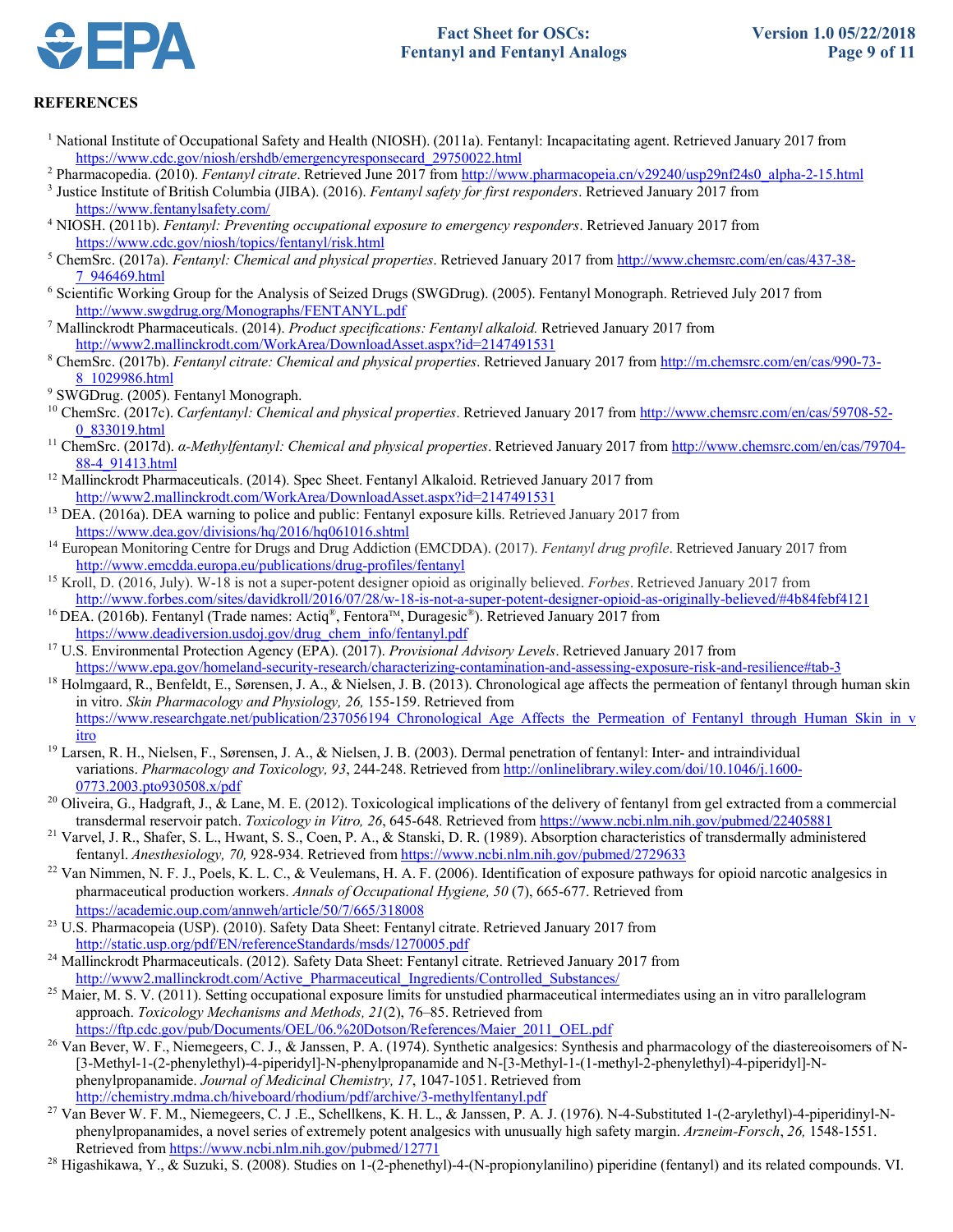

Structure-analgesic activity relationship for fentanyl, methyl-substituted fentanyls and other analogues. *Forensic Toxicology, 26*, 1-5.

- doi:10.1007/s11419-007-0039-1 or http://link.springer.com/article/10.1007/s11419-007-0039-1<br><sup>29</sup> Department of Transportation (DOT). (2016). Emergency Response Guidebook (ERG): Guide 111. Retrieved March 2018 from
- https://www.phmsa.dot.gov/sites/phmsa.dot.gov/files/docs/ERG2016.pdf<br><sup>30</sup> Labroo, R. B., et al. (1997). Fentanyl metabolism by human hepatic and intestinal cytochrome P450 3A4: Implications for interindividual variability in disposition, efficacy, and drug interactions. *ASPET Drug Metabolism and Disposition*, *25*(9), 1072-1080. Retrieved March 2018
- <sup>31</sup> Drugs.com. (2017). Naloxone. Retrieved January 2017 from https://www.drugs.com/naloxone.html
- from https://www.ncbi.nlm.nih.gov/pubmed/9311623<br><sup>31</sup> Drugs.com. (2017). Naloxone. Retrieved January 2017 from https://www.drugs.com/naloxone.html<br><sup>32</sup> British Columbia Centre for Disease Control (BCCDC). (2017). *Training*
- 
- <sup>34</sup> DEA. (2016a). DEA warning to police and public: Fentanyl exposure kills.
- <sup>35</sup> Blevins, M. (2017, March). Fentanyl lab cleanup and the growing need for educated remediators. *Restoration & Remediation*. Retrieved June 2017 from http://www.randrmagonline.com/articles/87303-fentanyl-lab-cleanup-the-growing-need-for-educated-remediators March 2018 from <u>http://towardtheheart.com/assets/uploads/1498514967PSAevW07SnLq5ijdOkb7Rr3YNBTMxd4jhysYRl1.pdf<br><sup>33</sup> Adapt Pharma, Inc. (2016). What is NARCAN® Nasal Spray. Retrieved January 2017 from <u>https://www.narcan.c</u></u>
- 2017 from http://www.randrmagonline.com/articles/87303-fentanyl-lab-cleanup-the-growing-need-for-educated-remediators<br><sup>36</sup> D. Romanish, Alberta Public Health Service (APHS), personal communication with Neil Daniell, EPA De
- Technical Services contractor, 2017. 37 MayKen, Inc. (2017). Example image of naloxone kits posted on doorway. Retrieved July 2017 from
- 
- 
- https://www.pinterest.com/pin/563231497133394888/<br><sup>38</sup> NIOSH. (2011a). Fentanyl: Incapacitating agent.<br><sup>39</sup> NIOSH. (2011a). Fentanyl: Incapacitating agent.<br><sup>40</sup> BCCDC. (2016). Administration of Naloxone. Accessed March 201
- 
- 
- gallery/Documents/Educational%20Materials/Epid/Other/NaloxoneDSTUseforRN.pdf<br><sup>41</sup> NIOSH. (2011a). Fentanyl: Incapacitating agent.<br><sup>42</sup> NIOSH. (2011a). Fentanyl: Incapacitating agent.<br><sup>43</sup> DEA. (2017). Fentanyl: A briefing https://www.dea.gov/druginfo/Fentanyl\_BriefingGuideforFirstResponders\_June2017.pdf
- 
- https://www.osha.gov/SLTC/emergencypreparedness/cbrnmatrix/index.html <sup>44</sup> NIOSH. (2011a). Fentanyl: Incapacitating agent.<br><sup>45</sup> Occupational Safety and Health Administration (OSHA). (2005). OSHA/NIOSH Interim Guidance (April 2005) Chemical-Biological-Radiological-Nuclear (CBRN) Personal Protective Equipment Selection Matrix for Emergency Responders. Accessed June 21, 2017 at
- Accessed on October 10, 2017 at https://response.epa.gov/ healthsafetymanual/manual-index.htm <sup>46</sup> EPA. (2017). *Emergency Responder Health and Safety Manual*. Chapter 5: Personal Protective Equipment Program, Version 2.0, January 2017.
- <sup>47</sup> DEA. (2016a). DEA warning to police and public: Fentanyl exposure kills.
- 
- <sup>49</sup> Sirchie. (2017). NARK Fentanyl/Heroin Patrol Kit. Accessed March 2018 from http://sirchie.armorgt.com/product/nark-fentanylheroin-patrolkit/ Accessed on October 10, 2017 at https://response.epa.gov/\_healthsafetymanual/manual-index.htm<br>
<sup>47</sup> DEA. (2016a). DEA warning to police and public: Fentanyl exposure kills.<br>
<sup>48</sup> Sirchie. (2017). NARK II Reagent Presumptiv
- $\frac{kit}{\pi}$  EPA. (2013). Voluntary guidelines for methamphetamine laboratory cleanup. EPA-530-R-08-008, revised edition. Retrieved January 2017 from https://www.epa.gov/sites/production/files/documents/meth\_lab\_guidelines.pdf https://www.epa.gov/sites/production/files/documents/meth\_lab\_guidelines.pdf<br><sup>51</sup> EPA. (2012). *Selected Analytical Methods for Environmental Remediation and Recovery*. Retrieved January 2017 from
- 
- https://www.epa.gov/homeland-security-research/sam<br><sup>52</sup> EPA. (1996). Method 3520C (SW-846): Continuous liquid-liquid extraction, Revision 3. Retrieved January 2017 from https://www.epa.gov/homeland-security-research/epa-method-3520c-sw-846-continuous-liquid-liquid-extraction
- https://www.epa.gov/homeland-security-research/epa-method-3520c-sw-846-continuous-liquid-liquid-extraction<br><sup>53</sup> EPA. (1998). Method 3535A (SW-846): Solid-phase extraction, Revision 1. Retrieved January 2017 from https://ww security-research/epa-method-3535a-sw-846-solid-phase-extraction-spe security-research/epa-method-3535a-sw-846-solid-phase-extraction-spe<br><sup>54</sup> NIOSH. (2011c). Method 9106: Methamphetamine and illicit drugs, precursors and adulterants on wipes by liquid-liquid extraction, Issue 1.
- Retrieved January 2017 from https://www.cdc.gov/niosh/docs/2003-154/pdfs/9106.pdf<br><sup>55</sup> EPA. (1994). Method 3541 (SW-846): Automated Soxhlet extraction, Revision 0. Retrieved January 2017 from https://www.epa.gov/homeland-
- security-research/epa-method-3541-sw-846-automated-soxhlet-extraction
- https://www.epa.gov/homeland-security-research/method-3545a-sw-846-pressurized-fluid-extraction-pfe <sup>56</sup> EPA. (1998). Method 3545A (SW-846): Pressurized fluid extraction (PFE), Revision 1. Retrieved January 2017 from
- <sup>57</sup> NIOSH. (2011d). Method 9109: Methamphetamine and illicit drugs, precursors and adulterants on wipes by solid phase extraction, Issue 1.<br>Retrieved January 2017 from https://www.cdc.gov/niosh/docs/2003-154/pdfs/9109.pd
- <sup>58</sup> EPA. (2009). Standardized analytical methods for environmental restoration following homeland security events (SAM) 5.0. EPA/600/R-04/126E. Retrieved March 2018 from https://www.epa.gov/homeland-security-research/standardized-analytical-methods-environmental-
- restoration-following-2<br><sup>59</sup> Grange, A.H., & Sovocool, G. (2011). Detection of illicit drugs on surfaces using direct analysis in real time (DART)/time-of-flight mass spectrometry. *Rapid Communications in Mass Spectrometry, 25*(9),1271-1281. Retrieved January 2017 from https://cfpub.epa.gov/si/si\_public\_record\_report.cfm?dirEntryId=231913andfed\_org\_id=770andSIType=PRandTIMSType=JournalandshowC<br>riteria=0andaddress=nerlandview=citationandsortBy=pubDateYearandcount=100anddateBeginPublishedP
- riteria=0andaddress=nerlandview=citationandsortBy=pubDateYearandcount=100anddateBeginPublishedPresented=<br><sup>60</sup> Qi, L., Cheng, Z., Zuo, G., Li, S., & Fan, Q. (2011). Oxidative degradation of fentanyl in aqueous solutions of hypochlorites. *Defence Science Journal*, *61*(1), 30-35. Retrieved January 2017 from http://publications.drdo.gov.in/ojs/index.php/dsj/article/download/68/327